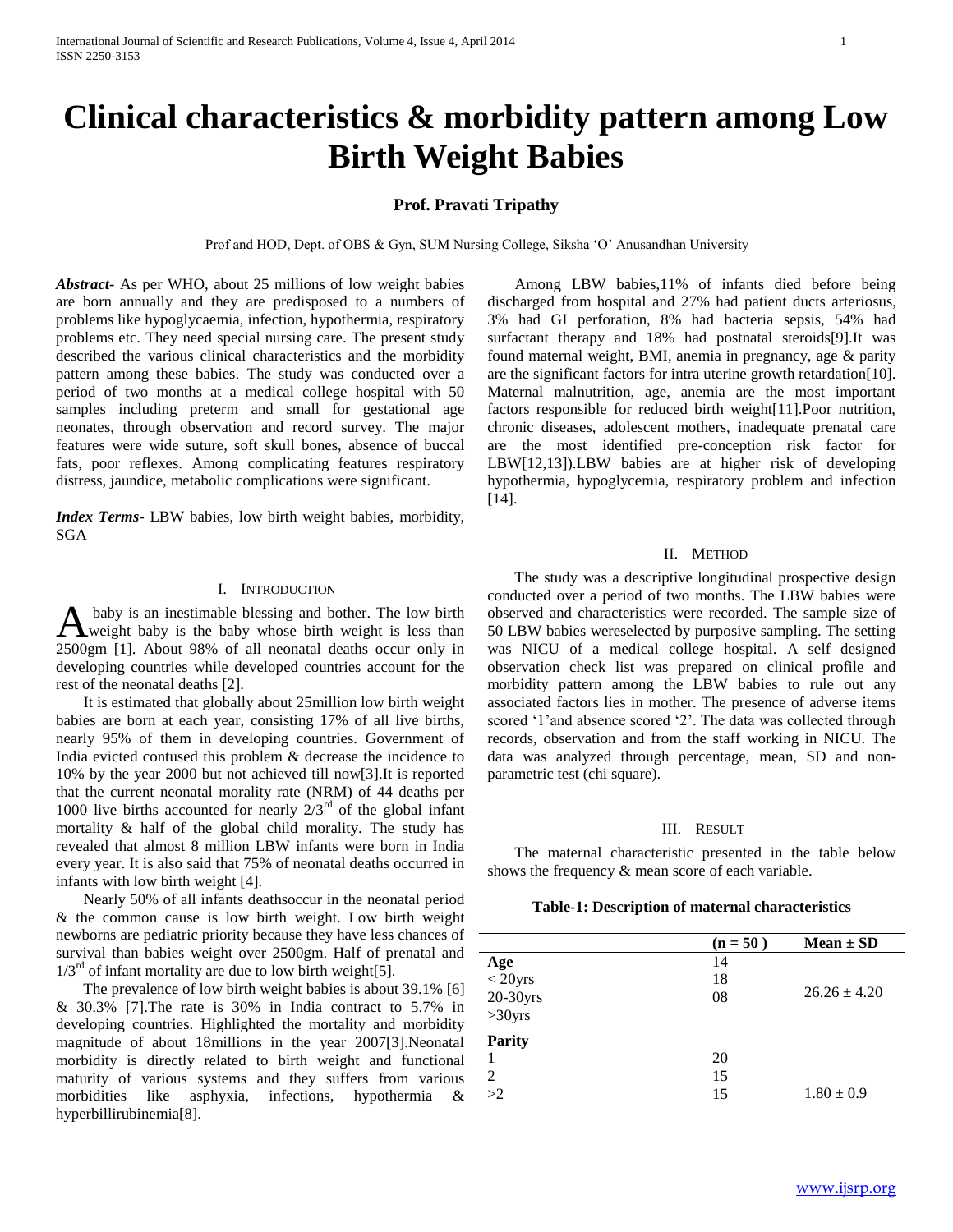## **Wt. gain during pregnancy**

| $8-10kg$                    |                |                 |
|-----------------------------|----------------|-----------------|
| $10-12kg$                   | 05             |                 |
| $12 - 14$ kg                | 20             | $11.8 \pm 9.38$ |
|                             | 25             |                 |
| Number of antenatal checkup |                |                 |
| 1-4times                    | 0 <sub>5</sub> |                 |
| 4-6 times                   | 20             |                 |
| 7-10 times                  | 25             | $6.45 \pm 2.19$ |
|                             |                |                 |
| Hb% during pregnancy        |                |                 |
| $8-10gm$                    |                |                 |
| $10-12gm$                   | 25             |                 |
| $12-14gm$                   | 20             | $10.2 \pm 1.32$ |
|                             | 05             |                 |
|                             |                |                 |

## **Table-3: Characteristics of LBW babies**

| <b>Characteristics</b> | $N = 50$ | $\frac{6}{9}$ | $Mean \pm SD$    |
|------------------------|----------|---------------|------------------|
| Baby weight (Kg)       |          |               |                  |
| $1 - 1.5$              | 16       | 32            |                  |
| $1.5 - 2$              | 21       | 42            | $1.96 \pm 0.86$  |
| $2 - 2.5$              | 13       | 26            |                  |
| Crown heal length      |          |               |                  |
| 41-44cm                | 38       | 76            |                  |
| 44-47cm                | 10       | 20            | $43.14 \pm 3.62$ |
| $47 - 50$ cm           | 2        | 4             |                  |

 Other prominent features were 60% were from rural area, 74 % had family income Rs.5, 000-10,000/-, 40% had anemia during pregnancy and 30% of mothers had PIH in pregnancy. The baby characteristics shown in table no-2 present the differences among type of baby that is preterm and small for gestational age.

# **Table – 2: Comparing preterm & SGA**

|                        | Preterm<br>$n=40$ | <b>SGA</b><br>$n=10$ | 'P' Value |
|------------------------|-------------------|----------------------|-----------|
| <b>Gestational Age</b> |                   |                      |           |
| $31 - 34$ wks          | 3                 | 2                    |           |
| 34-37 wks              | 37                | 8                    | 0.621     |
| Apgar Score at 5min    |                   |                      |           |
| $4 - 7$                |                   |                      |           |
| $7-10$                 | 22                | 8                    |           |
|                        | 18                |                      | 0.001     |

 80% cried soon after birth and 80% babies were preterm only 20% were small for gestational age. The clinical characteristics of low birth weight babies include physical and neurobehavioral feature observed and assessed during their admission in NICU. Table no-3 reveals the birth characteristics of LBW babies.

## **Table -4: Physical features of LBW babies**

| Sl.            | Observation               | Present | Absent   | $\mathbf{p}'$ |
|----------------|---------------------------|---------|----------|---------------|
| N <sub>0</sub> |                           | $N=50$  | $N = 50$ | value         |
|                |                           |         | (% )     |               |
| 1              | is larger<br>than<br>Head | 48      | 02       | < 0.001       |
|                | body                      |         |          |               |
| 2              | Skull bone are soft       | 50      | 0        | < 0.001       |
| 3              | Posture of body is not    | 42      | 08       | < 0.001       |
|                | flexed                    |         |          |               |
| 4              | widely<br>Suture          | 50      | 00       | < 0.001       |
|                | separated                 |         |          |               |
| 5              | Absence of buccal fat     | 46      | 04       | < 0.001       |
| 6              | Ear cartilage not fully   | 16      | 34       | 0.004         |
|                | developed                 |         |          |               |
| 7              | Breast nodules<br>less    | 16      | 34       | 0.004         |
|                | than 5mm                  |         |          |               |
| 8              | Deep creases over         | 22      | 28       | 0.317         |
|                | palm & sole absent        |         |          |               |
| 9              | Genitalia<br>normally     | 30      | 20       | 0.071         |
|                | under developed           |         |          |               |
| 10             | Skin is wrinkled          | 32      | 18       | 0.009         |

 The above table demonstrates the physical features with mean score of 16±0.3002 that reveals very poor presentation of physical & physiological maturity. Likewise the neurobehavioral assessment shows difference in neuromuscular maturity as shown in the Figure below.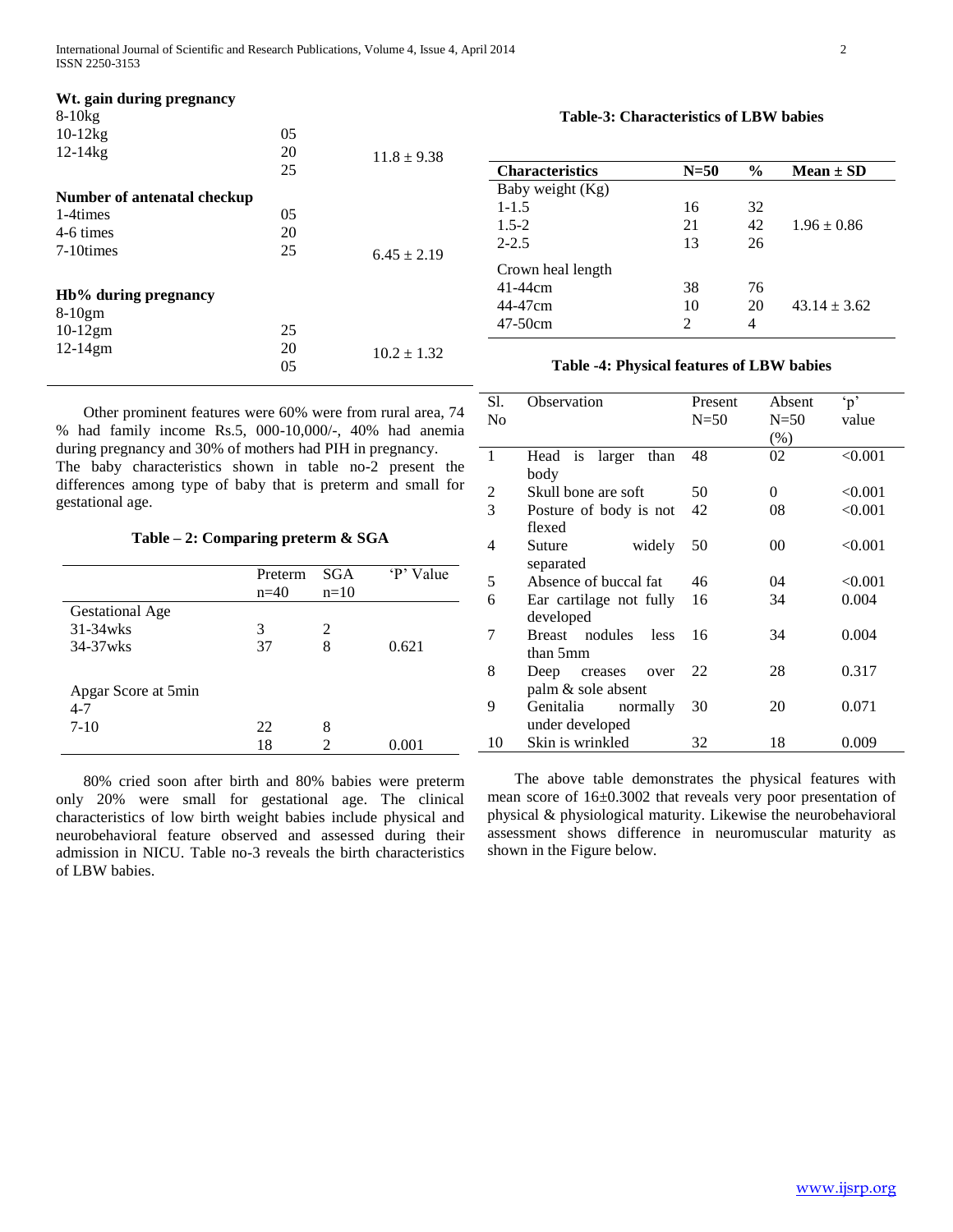



# **Table-5: Severity of morbidity pattern**

| <b>Severity</b> | $n=50$ | $\frac{0}{0}$ |  |
|-----------------|--------|---------------|--|
|                 |        |               |  |
| Mild            | 25     | 50            |  |
| Moderate        | 21     |               |  |

 The neonatal morbidity increases when baby is small for his age. Various complications arises related to the immaturity status of the neonates. The graph-2 shows the distribution of various complications arose during their stay in NICU. The study also showed 16% of babies died during their stay in NICU.

Severe 04 08



**Figure-2: Various morbidity patterns**

**Table-6: Associating severity of morbidity among baseline characteristics.**

|                     | Mild           | Mod | Sever | $\chi^2$ | 'p 'Value |
|---------------------|----------------|-----|-------|----------|-----------|
| <b>Parity</b>       |                |     |       |          |           |
| 1                   | 3              | 4   | 13    |          |           |
| $\overline{2}$      | 4              | 3   | 8     |          |           |
| >2                  | $\overline{2}$ | 4   | 9     | 0.358    | 0.9857    |
| Wt gain             |                |     |       |          |           |
| $8-10kg$            | 1              | 1   | 3     |          |           |
| $10-12kg$           | 6              | 3   | 11    |          |           |
| $12-14kg$           | 5              | 9   | 11    | 1.55     | 0.2131    |
| No. of Ant. Checkup |                |     |       |          |           |